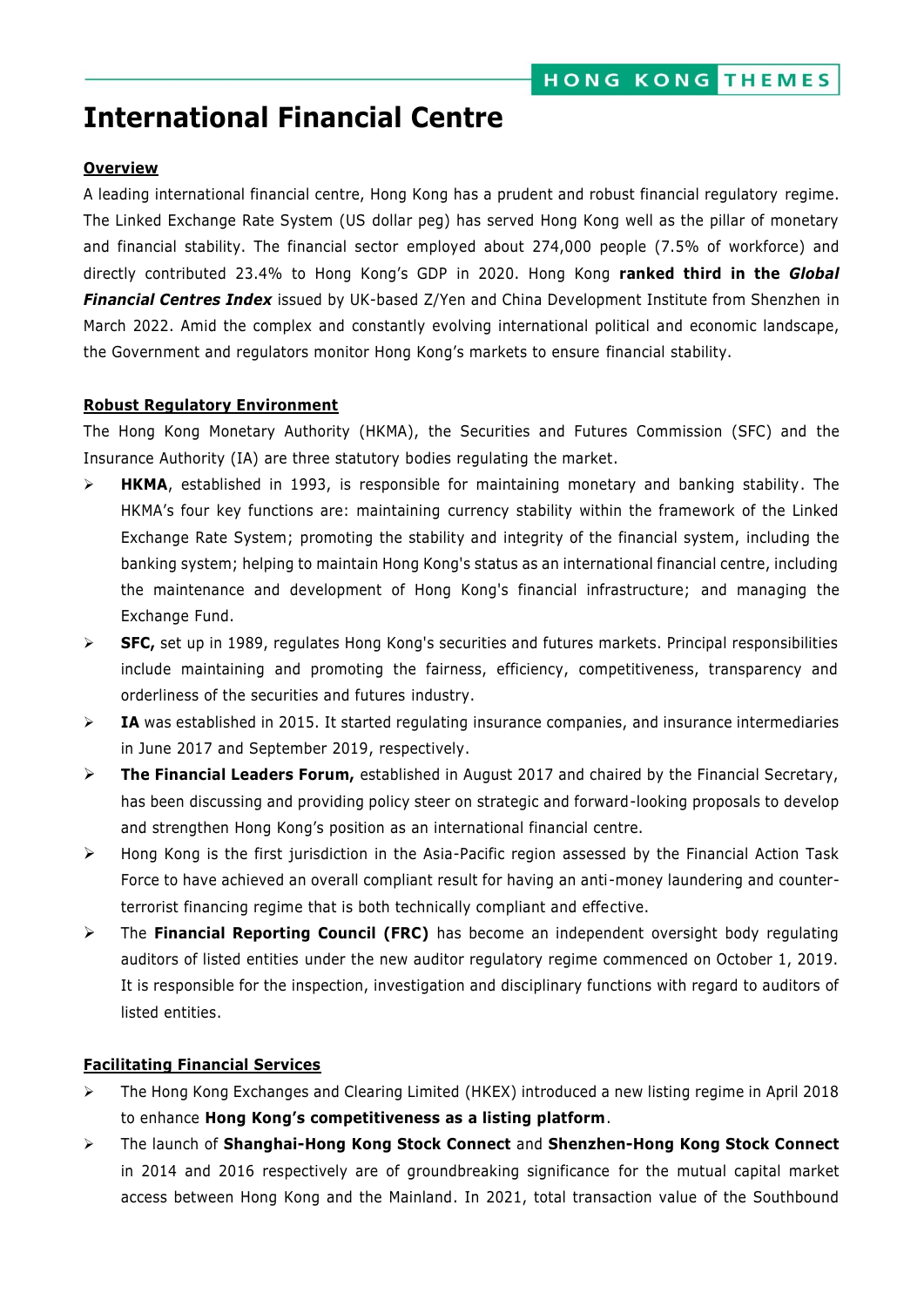and Northbound Trading of Stock Connect programmes increased by more than 40% over that of 2020.

- **Pre-revenue/Pre-profit biotechnology (biotech) companies listed in Hong Kong** and **stocks listed on the Mainland Sci-Tech Innovation Board** meeting certain criteria can be included into the stock universe of the **mutual market access programmes**.
- The Northbound Trading and the Southbound Trading under **Bond Connect** scheme, launched in July 2017 and September 2021 respectively, further improves financial connectivity between market infrastructures in Hong Kong and the Mainland.
- **Cross-boundary Wealth Management Connect** enables residents in Hong Kong, Macao and nine cities in Guangdong Province to carry out cross-boundary investment in wealth management products distributed by banks in the area.
- To expand Hong Kong's fund distribution network, Hong Kong has so far reached **mutual recognition of funds** arrangement with **the Mainland**, **Switzerland**, **France**, **the United Kingdom, Luxembourg, the Netherlands** and **Thailand**.
- The **Faster Payment System** (FPS) launched by HKMA offers 24-hour real-time payment and transfer function. The FPS payment function has been extended to cover various Government payments for greater convenience for the public.
- HKMA issued **virtual bank** licences to eight virtual banks so far, all have already officially opened. IA has also issued four **virtual insurer** authorisations.
- HKMA has been facilitating the development and adoption of **Open Application Programming Interface (Open API)** by the banking sector, with over 1,200 registrations from third-party service providers to access banks' Open APIs recorded (end-March 2022).
- **Banking Made Easy** initiative allows adoption of innovative technology and facilitates Regtech.
- The **Fintech Proof-of-Concept Subsidy Scheme** provides financial incentives for financial institutions to partner up with fintech companies to conduct Proof-of-Concept projects. The 2022-23 Budget allocates HK\$10 million to launch a new round of the Scheme.
- The **Mainland and Hong Kong Closer Economic Partnership Arrangement (CEPA)**, provides for preferential trade and investment policies, encourages cross-boundary insurance and reinsurances services etc.
- The development of **Guangdong-Hong Kong-Macao Greater Bay Area (GBA)** would consolidate Hong Kong's role as the financial gateway connecting Mainland and global financial markets. It also seeks to facilitate flow of factors of production (including capital) in the region by enhancing the efficiency of cross-boundary financial services.
- $\triangleright$  In his 2022-23 Budget Speech, the Financial Secretary announced that he will increase the funding allocated to the Hong Kong Growth Portfolio under the Future Fund by HK\$10 billion, of which HK\$5 billion will be used to set up a **GBA Investment Fund**, which will focus on investment opportunities in the GBA.

# **Promoting Financial Services**

- A number of major **international financial services-related events** are held in Hong Kong annually, including Asian Financial Forum, Hong Kong Fintech Week, International Financial Week and Belt and Road Summit.
- The Government continues to expand Hong Kong's network of **Comprehensive Avoidance of Double Taxation Agreements (CDTAs).** Hong Kong has so far signed 45 CDTAs.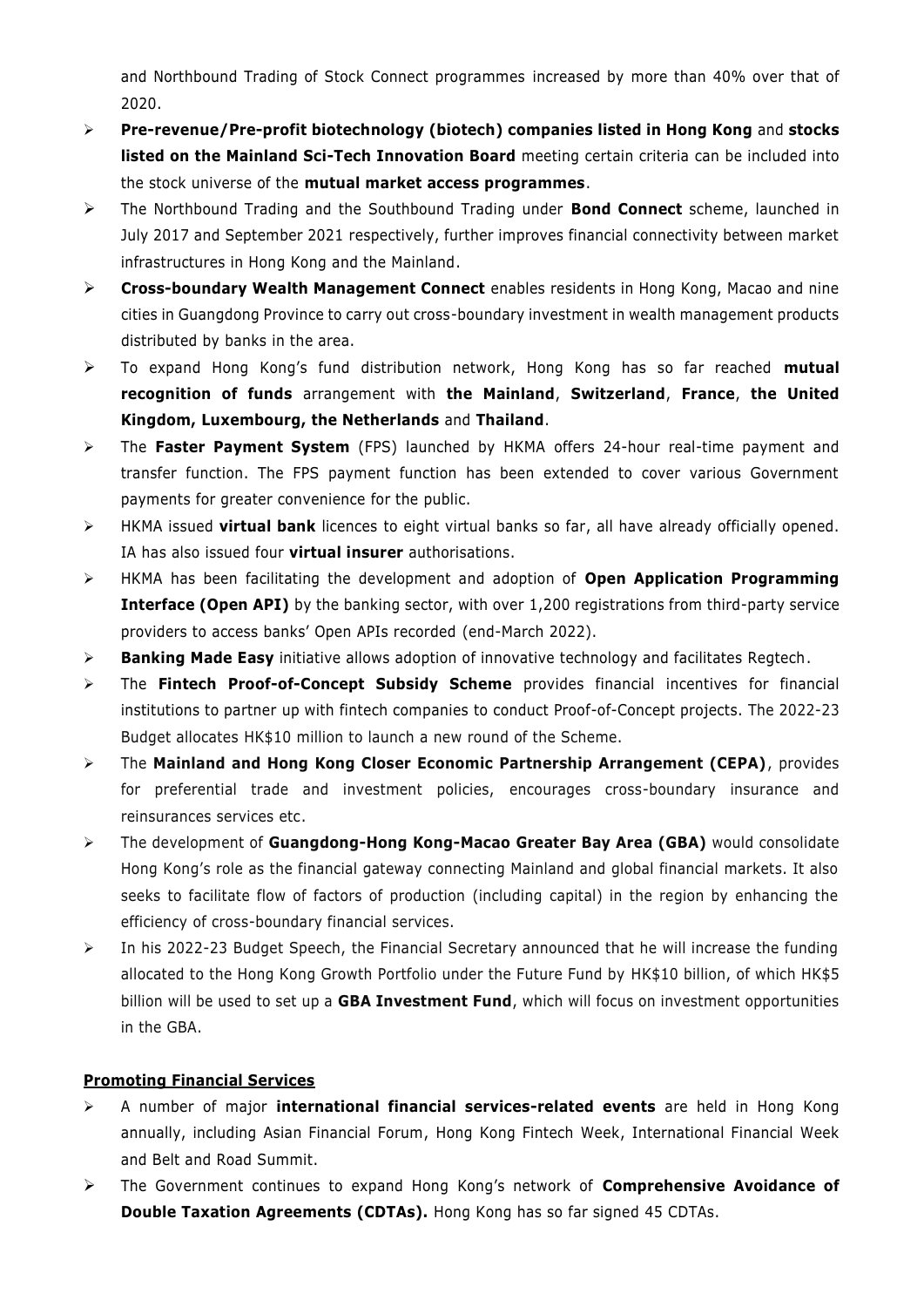- The **Financial Services Development Council** was established in 2013 as a high-level, crosssectoral advisory body to engage the industry in formulating proposals to promote the further development of Hong Kong's financial services industry.
- The 2019-20 Budget set aside HK\$400 million seed capital for the **FRC** to migrate to a new auditor regulatory regime.

## **Premier offshore Renminbi (RMB) business hub**

- **About 75 per cent of the global offshore RMB payments** are processed via Hong Kong (2021).
- **Average daily turnover of Hong Kong's RMB Real-Time Gross Settlement System** reached over RMB1.7 trillion in the first quarter of 2022.
- **Hong Kong is the world's largest offshore RMB business hub** (total deposits including certificates of deposit reached RMB808.1 billion at end-March 2022).

#### **Stock market**

- $\triangleright$  World's 7<sup>th</sup> largest and Asia's 4<sup>th</sup> largest stock market by market capitalisation among exchanges at end-March 2022 (US\$4,971 billion). The Hong Kong stock market recorded an average daily turnover of about US\$21.4 billion in 2021, representing an increase of 28.8% over 2020.
- $\triangleright$  Vibrant IPO activities, raising US\$42.5 billion of funds in 2021, 4<sup>th</sup> in the world and 2<sup>nd</sup> in Asia. Continuing to be one of the major listing platforms in the world.
- World **No.1 environment for IPO and M&A (mergers and acquisitions) activity** (Global Transactions Forecast 2020 compiled by Baker McKenzie and Oxford Economics)
- Under the new listing regime, 74 firms have been listed since 2018, raising more than HK\$580.7 billion (end-April 2022).
- **World's second largest fund raising hub for biotech**. As at April 2022, 92 healthcare and biotech companies have listed in Hong Kong, raising HK\$257 billion through IPOs.
- In October, 2021, HKEX launched the **MSCI China A-share index futures contract** in Hong Kong to further expand the product scope offering in Hong Kong's capital markets, strengthen Hong Kong's offshore Renminbi businesses and deepen the collaboration between the two capital markets, thereby contributing to the further development of the Mainland's capital market towards internationalisation.
- In January 2022, HKEX launched a **listing regime for Special Purpose Acquisition Companies** (SPAC), with the first SPAC listing in March 2022.

# **Asset and wealth management**

- As the **premier fund management hub** in Asia, Hong Kong's asset and wealth management business at end-2020 amounted to HK\$35 trillion (approx. US\$4.5 trillion).
- Apart from unit trusts, a fund can be set up in a **new corporate fund structure**, i.e. open-ended fund companies (OFC), in Hong Kong since 2018. Subsidies will be provided to cover the expenses paid to local professional service providers for OFCs set up or re-domiciled to Hong Kong from 2022- 2024.
- $\triangleright$  Public and private funds, irrespective of whether they are onshore or offshore, can enjoy profits tax exemption at the fund level subject to meeting certain conditions.
- The Government established a **limited partnership fund regime** on August 31, 2020 to attract private equity funds to domicile and operate in Hong Kong.
- **Tax concessions are provided for carried interest issued by private equity funds** subject to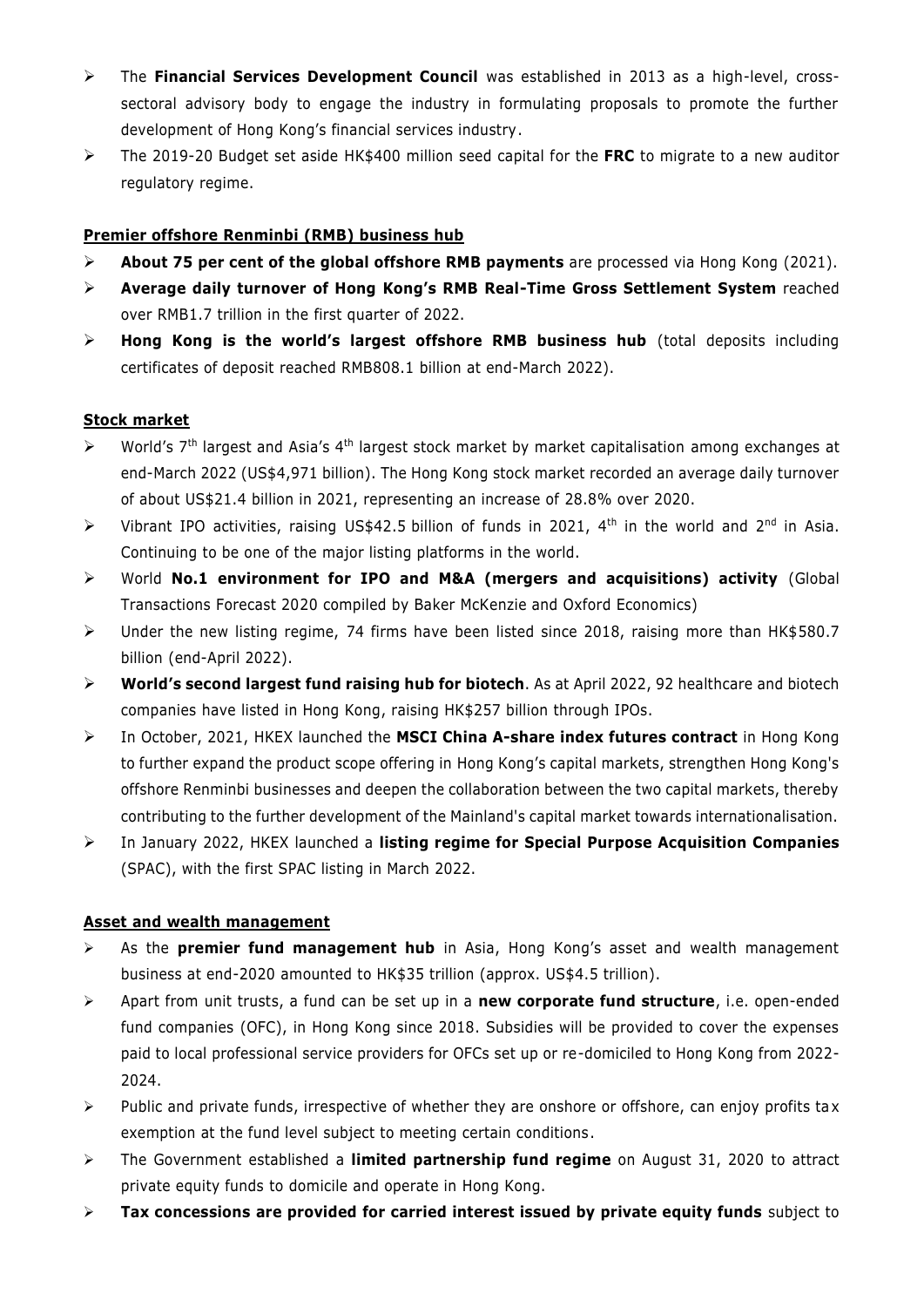the fulfilment of certain conditions to attract more private equity funds to domicile and operate in Hong Kong.

- To develop Hong Kong into a **vibrant real estate investment trust (REIT) market**, measures including relaxation of investment restrictions of REIT, broadening investor base, provision of subsidies for qualifying REITs, exploring facilitation of market operation through legislative and regulatory enhancements and stepping up promotion are being pursued.
- InvestHK has stepped up promotion of **family office business** and offers one-stop support services to family offices to establish a presence or expand in Hong Kong.

## **Bond market**

- $\triangleright$  Hong Kong is the largest centre for arranging bonds issued internationally by Asia-based entities.
- New rounds of inflation-linked retail bonds (iBond) and Silver Bonds (targeting residents aged 60 or above) totalling no less than HK\$50 billion in the 2022-23 financial year to develop the retail bond market.
- **The borrowing limit of the Government Bond Programme** was further increased from HK\$200 billion to **HK\$300 billion** in July 2021 to allow sufficient room for bond issuances.
- **Efficiency** and capacity of the domestic **Central Moneymarkets Unit (CMU)** will be enhanced to cope with the increasing market demand of Bond Connect, providing risk-controlled channel for Mainland investors to participate in local and overseas bond markets and help develop Hong Kong into a major central securities depository platform.

#### **Insurance**

- One of the **most open insurance markets** in the world.
- **Highest concentration of insurers** in Asia, with about 160 authorised insurers.
- Total **gross premium income** of HK\$602.7 billion (US\$77.3 billion) in 2021 (provisional statistics).
- The Government has implemented a number of **measures to increase Hong Kong's competitiveness as an international insurance hub**, including reducing profits tax rate by 50% for marine and specialty insurance businesses, facilitating the issuance of insurance-linked securities (ILS) in Hong Kong, expanding the scope of insurable risks by captive insurers and enhancing the regulatory framework for multinational insurance groups.
- The Government launched **a two-year Pilot ILS Grant Scheme** in May 2021 to attract insurance enterprises or organisations to issue ILS in Hong Kong.

#### **Banking**

- **78 of the world's 100 top banks** operate in Hong Kong.
- The banking system remains robust with **major banks' average liquidity coverage ratio** at about **150%** and **average capital adequacy ratio exceeding 20%**, both well above the international regulatory standards.
- $\triangleright$  As at April 29, 2022, the Aggregate Balance of the banking system amounted to HK\$337.5 billion (US\$43.0 billion).
- $\triangleright$  The total deposits of banks in 2021 grew by 4.6% year-on-year to about HK\$15,186.2 billion (US\$1,947 billion). The rising trend continues into the first quarter of 2022, with total deposits up 1.1% from end-2021 to HK\$15,349.3 billion (US\$1,968billion).